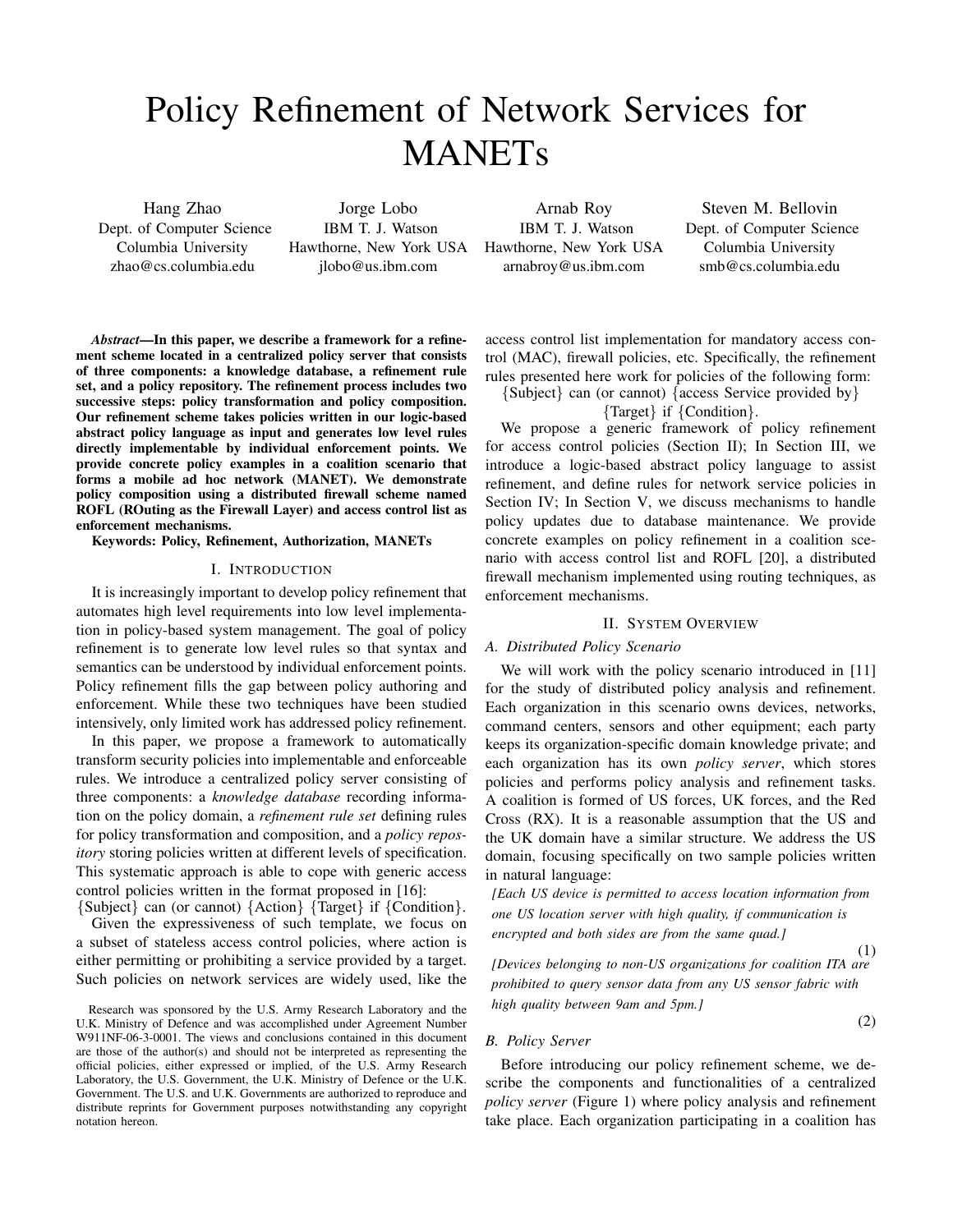



a centralized policy server consisting of three main components: 1) A *Knowledge Database*: records information on a policy domain; 2) A *Refinement Rule Set*: defines refinement procedure in terms of rules; 3) A *Policy Repository*: stores policies written at different levels of representation.

The *Knowledge Database* captures two categories of knowledge: intra-domain knowledge of confidential information disclosed within an organization, and inter-domain knowledge of coalition participants outside the organization. Inter-domain knowledge is limited by how much information an organization is willing to share with other coalition participants. For example, the UK force knows the existence of a sensor fabric in the US domain as part of inter-domain knowledge, but may not have further details of the structure and components of the US sensor fabric. There are different representations to model a knowledge database. In this work, we describe our database using UML description and logic representation.

The *Refinement Rule Set* defines two types of rules: transformation rules that transform policies written in a logicbased abstract language into access control (AC) tuples  $\langle Sub, Tar, Srv, Cond \rangle \pm$ ; composition rules that generate low-level rules from those tuples. Our policy refinement scheme is domain-independent, such that modifications on a policy domain do not affect refinement rules. Transformation rules are language-independent, taking policies in our abstract language as input; composition rules are highly languagespecific, following exactly the syntax and semantics of lowlevel rules implementable by individual enforcement points.

The *Policy Repository* stores policies written at different levels of representation. For instance, it stores policies written in a structured natural language, ROFL rules ready to be shipped to individual enforcement points, and any intermediate results generated during refinement process.

In the rest of this section, we present a 2-step procedure for constructing a knowledge database: 1) drawing an UML class diagram to describe the structure and components of a policy domain; 2) building a database using logic representation.

# *C. UML Description*

We present a UML description that describes a subset of the US policy domain in Figure 2. Each class in the UML diagram represents a group of objects stored in the knowledge database. A class also has properties, such as attributes and methods. For example, the *Device* class has four attributes named *devID*, *devName*, *devType* and *devLoc* automatically inherited by all



Fig. 2: UML class diagram for the policy domain its child classes. Child classes are also allowed to have their own attributes and methods.

A line connecting two classes defines an association between them. Three types of associations are supported: *generalization* (i.e., IS-A relationship) describing relationship between parent and child classes; *aggregation* (or *composition*) representing relationship between aggregate (or whole) class and part class; and regular associations not falling into the first two categories. Each association, except for generalization, is named uniquely, and can have their own attributes to form an class. For example, association class *Condition* describes additional information on service provision (i.e., association named *provides*) between class *Device* and class *Service* with two attributes *condName* and *condType*.

To facilitate policy representation, we group classes into different zones. Instances from the *target zone* define targets in such policies; those from the *subject zone* represent subjects. Those two zones coincide in Figure 2. The *action zone* describes actions that a target can take. Finally, the association class *Condition* captures additional constraints on service provision.

### *D. Domain Knowledge*

We construct domain knowledge using logic representation from the UML class diagram defined previously. Six types of definitions are maintained. Each class in the UML diagram is defined using predicate  $class(C)$ , where C is a class name.

class(device). class(service). class(condition). Instances of individual classes are described by predicate  $obj(O, C)$ , where  $O$  is an object name and  $C$  is the name of class that  $O$  belongs to.

 $obj(scl, device). \quad obj(picl, service). \quad obj(time1, condition).$ We use predicate  $att(O, X, Y)$  to represent an attribute named  $X$  with value  $Y$  for instance  $O$ .

 $att(scl, devName, sc1).$   $att(scl, devType, stillCam).$ Predicate  $\text{assType}(X, C_1, A, C_2)$  defines an association of type X (*agg* for aggregation, *comp* for composition and *reg* for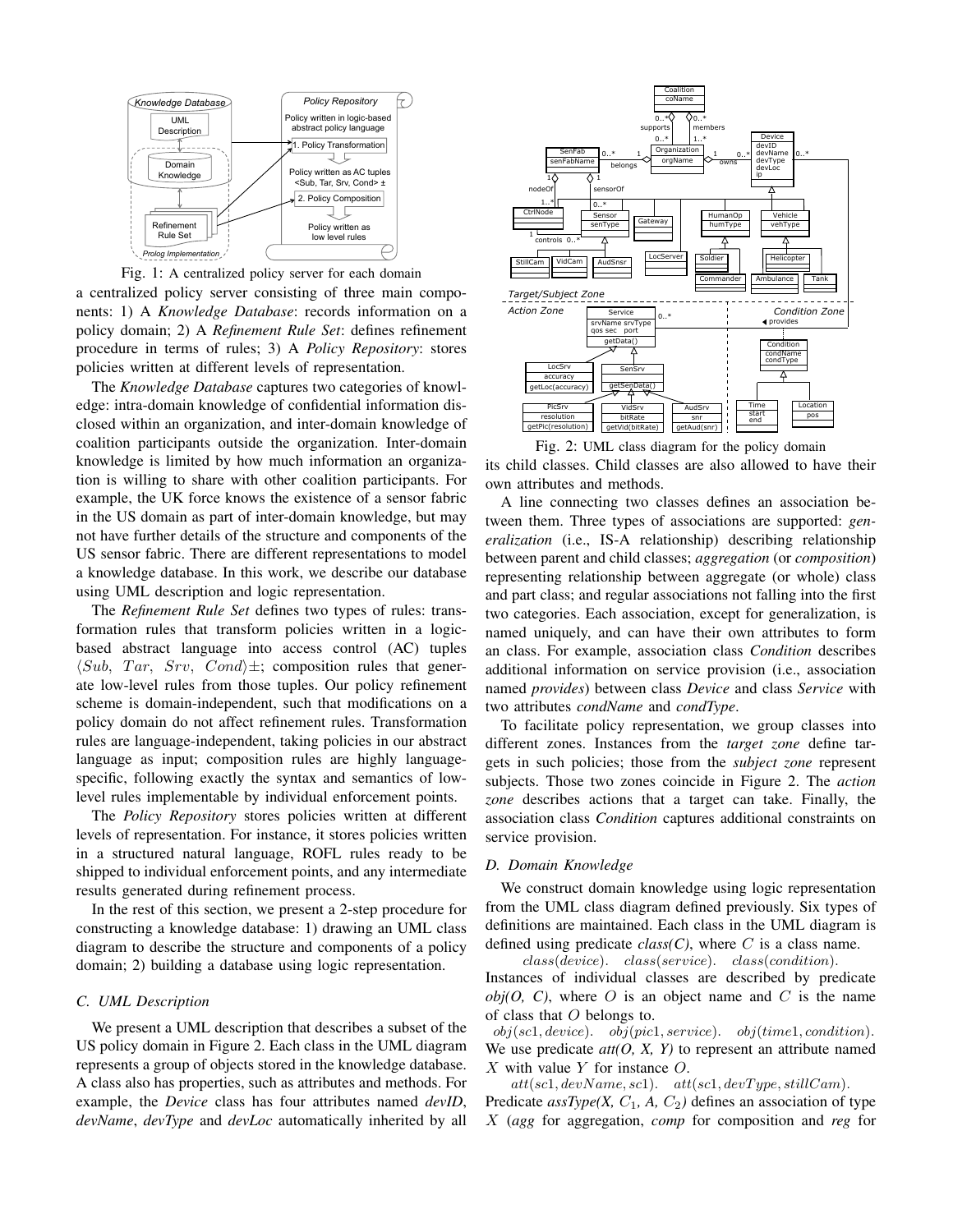regular association), identifiable by an unique name A between two classes  $C_1$  and  $C_2$ . Service provision (i.e., *provides*) is a regular association between *device* class and *service* class.

```
assT ype(agg, organization, members, coalition).
as Type (reg, device, provides, service).
```
The actual relationship between two instances  $O_1$  and  $O_2$ is described using predicate  $ass(X, O_1, A, O_2)$  that takes instances rather than classes as arguments.

| ass (agg, us, members, ita). | ass(agg, uk, members, ita).     |
|------------------------------|---------------------------------|
| ass (agg, sc1, owns, us).    | ass (reg, sc1, provides, pic1). |

Unlike other associations, a generalization is defined as  $isa(C_1)$ ,  $C_2$ ) between a pair of child class  $C_1$  and parent class  $C_2$ :

```
is a (sensor, device). isa(stillCam, sensor).is a (senSrv, service). isa (picSrv, senSrv).
```
Attribute *port* (i.e. port number) from class *service* is often determined by other attributes of the same class as follows:

$$
\mathcal{F}(att_1, \ldots, \, att_n) = port
$$

As an example, port number for web service is determined by its security feature such that regular http traffic goes through port 80 and encrypted https traffic goes through port 443.

# *E. Implementation*

We choose Prolog [10], a popular general purpose logic programming language, for a reference implement of the policy server in Figure 1. We use an open source implementation called SWI-Prolog [3] together with its plugin ProDT [2] developed for Eclipse [1].

# III. POLICY LANGUAGE

To assist policy refinement, we present a logic-based abstract language, intended to serve as a generic formal language which multiple policy languages can be translated into and out of during the refinement process. The language grammar written in Backus–Naur Form (BNF) is summarized in Figure 3. Comparison operators (=,  $\neq$ , >,  $\geq$ , <,  $\leq$ ), logical connectives (¬, ∧, ∨, →) and quantifiers (∀, ∃) are integrated into our language to provide expressiveness. Terms in italic are ground *Instance*, *Class*, *Attribute*, *Association* names and association types from the UML description and the knowledge database.

A *policy* consists of an authorization rule  $auth$ , a sign to indicate positive authorization  $+$  (permitting a service) and negative authorization  $-$  (prohibiting a service). Each  $auth$ rule is a tuple  $\langle Sub, Perm, Cond \rangle$  of three fields: Sub is the subject of an authorization policy;  $Perm$  is further defined as a tuple  $\langle Tar, Srv \rangle$  that represents a service  $Srv$  provided by target  $Tar$ ; Cond denotes an optional condition field. More specifically,  $Sub$  defines that a refined subject  $Sub'$  is an object O satisfying predicate  $Exp$ , where O belongs to class  $C$  (i.e.  $obj(O, C)$ ) from *subject zone* satisfying both attribute constraints ( $C_{att}$ ) and association constraints ( $C_{ass}$ ). Tar and Srv are also defined in a similar way. Quantifier Q appears preceding with  $Sub$ ,  $Perm$ ,  $Tar$  and  $Srv$  for greater expressiveness. Cond is represented as a logic expression on condition element d and cross-field attribute constraints  $C_c \text{-}cf$ .

Our language supports compound constraints by defining  $C_{at}$  as an arbitrary propositional composition of constraint

```
policy ::= auth sign :
   auth ::= \sqrt{\ } Q Sub ", " Q Perm [ ", " Cond " ] \sqrt{\ } ;
    Perm ::= "'(" Q Tar "," Q Sub )" ;<br>Sub ::= "Sub'" ∈ "{" O "|" Exp "}" ;
     Tar ::= "Tar'" \in "\{" \circ "\}" \in "\}";
     Srv ::= "Srv'" \in "{" \circ "|" Exp "}" ;
   Cond ::= C_d | C_cf | Cond ∧ Cond
         \Omega ::= Instance :
         C ::= Class ;
         \verb|X| :: = \ AssType ;Attribute:Ass ::= Association ;
    Q : := \forall |\exists ;<br>sign ::= + | -
    sign ::= + | − ;<br>
op ::= = | ≠ | > | ≥ | < | ≤ ;<br>
s ::= 0 "." Att | a ;
         c ::= sop s;
  C_att ::= c | ¬ C_att | C_att ∧ C_att | C_att ∨ C_att
         F ::= "Tar'" | "Srv'" | "Sub'";
         e ::= F'''.'' Att ;
         f ::= e op e ;
    C_cf ::= f | ¬ C_cf | C_cf ∧ C_cf | C_cf ∨ C_cf<br>d ::= obj "(" 0 "," C ")" ∧ C_att ;
     C_d ::= d | C_d ∧ C_d | C_d ∨ C_d
      l_c ::= Q O "(" ass "(" X "," O "," Ass "," O ")"
                                   [ \wedge C_{\overline{a}} t t ] \rightarrow C_{\overline{a}} t t' ")";
      l_0 ::= Q O "(" ass "(" X "," O "," Ass "," O ")"
                                  [ \wedge C_{\overline{a}}att ] \rightarrow [ C_{\overline{a}}att \wedge ];
  L ::= \begin{array}{c} L ::= \begin{array}{c} L \end{array} \cup \begin{array}{c} L \end{array} \cup \begin{array}{c} L \end{array} \cup \begin{array}{c} L \end{array} \cup \begin{array}{c} L \end{array} \cup \begin{array}{c} L \end{array} \cup \begin{array}{c} L \end{array} \cup \begin{array}{c} L \end{array} \cup \begin{array}{c} L \end{array} \cup \begin{array}{c} L \end{array} \cup \begin{array}{c} L \end{array} \cup \begin{array}{c} L \end{array} \cup \begin{array}{c} L \end{array} \cup \begin{array}{c} L \end{arrayC_ass ∧ C_ass | C_ass ∨ C_ass
     Exp ::= \overrightarrow{obj} "(" O "," C ")" [ \wedge C_att ] [ \wedge C_ass ] ;
```
Fig. 3: Grammar for a logic-based abstract policy language. Meta-symbol | specifies multiple choices. Optional items are enclosed in [ and ]. Repetitive items (zero or more times) are enclosed in { and }. Terminals of one character are surrounded by quotes (") and ; is the termination symbol.

element c, including negation  $(\neg)$  given that op is closed under negation. Each constraint element  $c$  compares two subexpressions of form  $s$ , where  $s$  is either an instance attribute  $O.Att$  or a constant  $a$ . We also support cross-field attribute constraints  $C_c$  that compares attributes of different fields (i.e.,  $Sub'$ ,  $Tar'$  and  $Srv'$ ). The condition  $C_{at}$  is limited to the object and class in the field where they appear.

C ass defines the association constraints held for an object O. Expression  $l_c$ , the basic building block for any compound association constraints, describes a closed relationship between two objects that traverse exactly one link (association). Quantifiers are required for one-to-many or many-to-many associations with scope of the entire expression  $l_c$ . Since association name Ass uniquely defines the two end classes, the class definition for  $O'$  is omitted. Notice that  $l\_{c}$  contains two optional attribute constraints:  $C_{at}t$  appearing before " $\rightarrow$ " further restricts the selection of O'; whereas  $C_{\mathcal{A}}$  after " $\rightarrow$ " specifies properties held for selected  $O'$ . Thus  $l_c$  states that for all objects (or exists one object)  $O'$  associated with object O through Ass with property  $C_{at}t$  held,  $C_{at}t'$  must also hold for those  $O'$ . Figure 4 depicts the four cases. Shaded nodes represent instances that satisfy  $ass(X, O, Ass, O')$  with optional attribute constraints  $C_{at}$  on  $O'$ . Underlined nodes are instances further selected by the quantifier. The four cases are able to describe any subset of objects  $O'$  associated with O. L defines an arbitrary propositional composition of  $l_c$ , as O can be associated with objects through multiple associations. Consider the following  $C_{\_}ass$  associate constraint *[an organization that is a member organization of a coalition*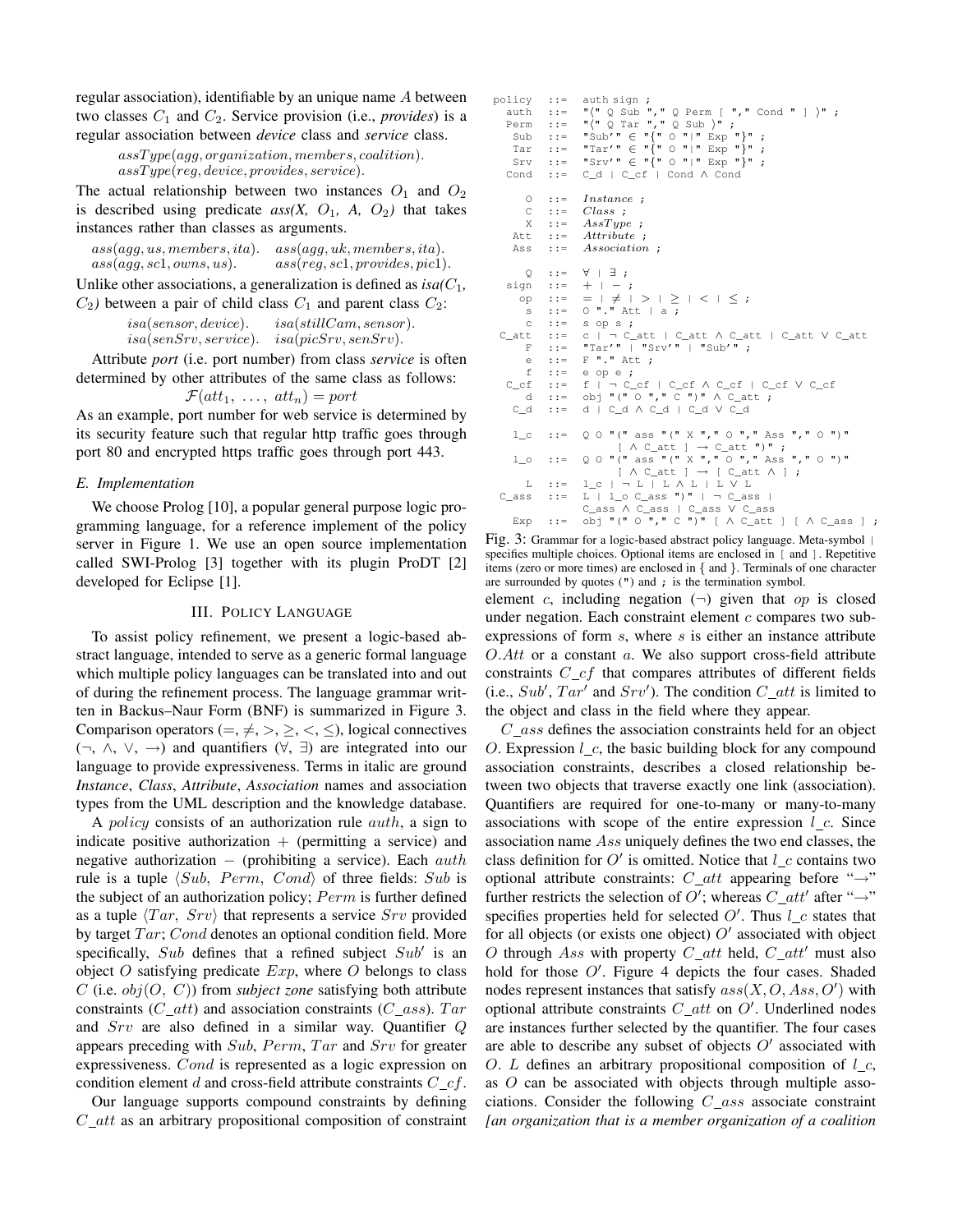

Fig. 4: Quantification for association.

*named ita with all its sensor fabric located at west quad, or it is a supporting organization of the same coalition*].<br>  $C_{\text{L}ass}$   $\equiv$  (∃O' (ass(agg, O, members, O')

$$
(\exists O' (ass(agg, O, members, O')\n\rightarrow (O'.coName = ita)) \land \n\forall O'' (ass(agg, O, belongs, O'')\n\rightarrow (O''.strLoc = westquad))) \lor (\exists O' (ass(agg, O, supports, O')\n\rightarrow (O'.coName = ita)))
$$

Unlike  $l_c$ ,  $l_c$  is an open link between O and O' that allows  $O'$  to be further associated with other objects in a recursive manner. The last element on a path of consecutive association constraints must be  $L$  for  $C_{\_}ass$  to terminate properly.

Cond is an arbitrary propositional composition of condition element  $d$ , excluding negation. Each condition element  $d$  is of the form  $obj(O, C) \wedge C_{at}t$ , where O is an instance of class C from the *condition zone*, like time and location, satisfying attribute constraints  $C_{at}t$ .

Authorization policies written in natural language with a constrained lexicon and syntax designed for policy expression can be translated into our language. We assume an automated process that accomplishes the translation. Therefore, our policy refinement scheme starts from an authorization policy already written in our language. We translate initial policies (1) and (2) into our abstract language as follows:

*[Each US device is permitted to access location information from one US location server with high quality, if communication is encrypted and both sides are from the same quad.]*

$$
\Downarrow
$$

 $policy \equiv \langle \forall Sub, \ \forall \langle \exists Tar, \ \forall Srv \rangle, \ Cond \rangle + such that,$ 

 $Sub \equiv Sub' \in \{O \mid obj(O, device) \land (\forall O' (ass(agg, O, owns, O'))$  $\rightarrow O'.orgName = us))$  $Tar \equiv Tar' \in \{O \mid obj(O, locServer) \land (\forall O' (ass(agg, O, belongs, O'))$  $\rightarrow O'.orgName = us))$ 

 $Srv \equiv Srv' \in \{O \mid obj(O, locSrv) \wedge (O. qos = high \wedge O. sec = crypto)\}$  $Cond \equiv Tar'.devLoc = Sub'.devLoc$ 

*[Devices belonging to non-US organizations for coalition ITA are prohibited to query sensor data from any US sensor fabric with high quality between 9am and 5pm.]*

$$
\Downarrow
$$

 $(⊤<sub>0</sub>)$ 

 $policy \equiv \langle \forall Sub, \forall \forall Tar, \forall Srv \rangle$ , Cond $\rangle$  – such that,

$$
Sub \equiv Sub' \in \{O \mid obj(O, device) \land (\forall O' (ass (agg, O, owns, O'))
$$

$$
\rightarrow ((O'.orgName \neq us) \land
$$
  

$$
\rightarrow ((O'.orgName \neq us) \land
$$

(3)

(4)

$$
(\exists O'' (ass(agg, O', members, O'') \rightarrow O''. coName = ita) \vee
$$
  

$$
\exists O''' (ass(aga, O' ~sumorts, O''') \rightarrow O'''~coName = ita)) \vee
$$

$$
\exists O''' \ (ass(agg, O', supports, O''') \rightarrow O'''. coName = ita))))
$$
  

$$
Tar \equiv Tar' \in \{O \mid obj(O, senFab) \land (\forall O' \ (ass(agg, O, belongs, O') \rightarrow O'.orgName = us))\}
$$

$$
Srv \equiv Srv' \in \{O \mid obj(O, senSrv) \land (O. qos = high)
$$
  
Cond \equiv obj(O, time) \land (O. start = 9am \land O. end = 5pm)

IV. POLICY REFINEMENT

The refinement scheme presented in this section starts with authorization policies written in our logic-based abstract policy language (Section III). The goal of policy refinement is to translate those policies to low level rules so that their syntax and semantics can be understood by individual devices, i.e. enforcement points.

Definition 1. We define the following transitive closure on generalization (IS-A relationship):

$$
is a\_trans(C, C') \leftarrow isa(C, C')
$$
  
\n
$$
is a\_trans(C, C'') \leftarrow isa(C, C'), \; isa\_trans(C', C'')
$$
 (5)

Similarly, we define transitive closure on predicate  $obj(O, C)$ :

$$
obj\_trans(O, C) \leftarrow obj(O, C)
$$
  
 $obj\_trans(O, C') \leftarrow obj(O, C), isa\_trans(C, C')$  (6)

Definition 2. In UML, the difference between *aggregation* and *composition* is subtle. Aggregation is more like a *has-a* relationship (also known as weak-aggregation); composition is more like a *part-of* relationship (also known as strongaggregation). Thus we define the following transitive closure on aggregation and composition associations:

ass\_transform(
$$
ac, O, Ass, O')
$$
) ←  $ass(agg, O, Ass, O')$ ).  
\nass\_transform( $ac, O, Ass, O')$  ←  $ass(comp, O, Ass, O')$ .  
\nass\_transform( $ac, O, Ass + Ass', O''$ ) ←  $ass(ac, O, Ass, O')$ ,  
\n $ass_transform(\alpha c, O', Ass', O'')$ .

where  $Ass + Ass'$  indicates that object O is associated with object  $O''$  that traverses an aggregation (weak or strong) link Ass and a path  $Ass'$  in sequence.

Definition 3. Association *provides* describing service provision is treated as a regular association between services and their providers. We define transitive closure on predicate ass for provides as follows:

$$
ass\_trans(reg, T, provides, V) \leftarrow ass(reg, T, provides, V).
$$
  
\n
$$
ass\_trans(reg, T', provides, V) \leftarrow ass(reg, T, provides, V),
$$
  
\n
$$
ass\_trans(ac, T, Ass, T').
$$
  
\n
$$
ass\_trans(reg, T, provides, V') \leftarrow ass(reg, T, provides, V),
$$
  
\n
$$
ass\_trans(ac, V', Ass, V).
$$
  
\n(8)

The above definition states that target object  $T'$  transitively provides service  $V$  if  $T'$  is an aggregate of object  $T$  and  $T$ provides  $V$ . Similarly, target object  $T$  transitively provides service  $V'$  if  $V'$  is a part of service object V provided by  $T$ .

Definition 4. Let *policy* be an authorization policy written in the logic-based abstract policy language defined in Section III. A refinement rule is an expression:

$$
policy \equiv \langle Q_S Sub, Q_P \langle Q_T Tar, Q_V Srv \rangle, Cond \rangle \pm
$$
  
 
$$
\Downarrow ref
$$
  
 
$$
policy' \equiv \langle Sub', Tar', Srv', Cond' \rangle \pm
$$
 (9)

that translates higher-level policy  $policy$  into a rule  $policy'$ at the lowest level through a gradual refinement. Positive and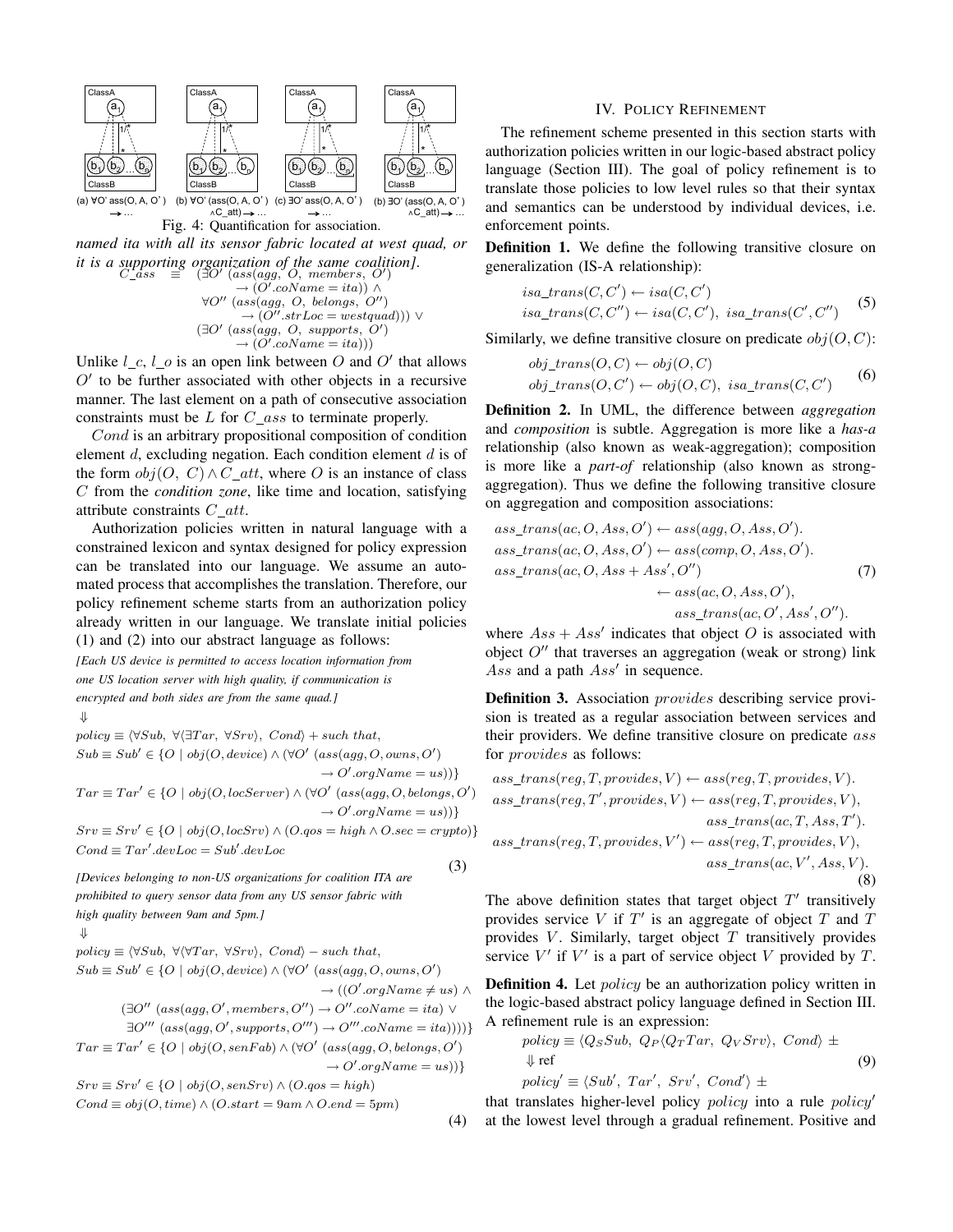negative authorization signs are preserved automatically. There are many argument values of  $policy'$  to satisfy the refinement rule (9). The selection of  $policy'$  is determined by quantifiers  $Q_S \dots Q_V$  in the *policy* expression, and will be discussed in details during the refinement process.

We propose a policy refinement process of two successive phases (see Figure 1):

- 1) A *policy transformation phase*, that transforms policies written in that logic-based abstract language to tuples by querying the pre-constructed knowledge database using refinement rule (9);
- 2) A *policy composition phase*, that composes policy rules at lowest level from query results.

## *A. Policy Transformation*

The implementation of refinement rule (9) consists of six successive steps. It starts with policies written in our abstract language so one can easily adapt it to another policy domain.

*1) Permission Refinement:*

A *permission*, i.e.,  $perm(T, V)$ , defines a service V provided by a target T. Given the target  $(Tar)$  and service  $(Srv)$ expressions specified in our logic-based abstract language, we get a set of permissions using rule (10):

 $T$  are

refPerm
$$
\overbrace{(obj(T, C_T), C_{\_}attr, C_{\_}ass_T, S_{rv})}_{\text{obj}(V, C_V), C_{\_}attr, C_{\_}ass_v, C_{\_}cf, perm(T, V)) \leftarrow
$$
  
\nobj\_rrans(T, C\_T),  
\ncheckAttConst(T, C\_{\\_}str),  
\ncheckAsConst(T, C\_{\\_}ass\_T),  
\nobj\_rrans(V, C\_V),  
\ncheckAttConst(V, C\_{\\_}str),  
\ncheckAsconst(V, C\_{\\_}ass\_v),  
\nass\_rtrans(reg, T, provides, V),  
\ncheckCFConst(C\_{\\_}form(T, V)).  
\n(10)

such that,  $T$  is an object transitively belonging to target class  $C_T$ , satisfying attribute constraints  $C_{\perp}$  and association constraints  $C_{\perp}$  ass $_T$ ; V is an object transitively belonging to service class  $C_{\text{a}}$  catt<sub>V</sub>, satisfying attribute constraints  $C_{\text{a}}$ and association constraints  $C\_ass_V$ . Besides, target T transitively provides service  $V$ . Each resulting permission also satisfies any cross-field constraint specified in  $C_c$  comparing attributes from  $Tar'$  and  $Srv'$ . The resulting set of permissions are further selected using Eq.(13) based on the quantifiers  $Q_T, Q_V$  and their order. As  $\forall$  and  $\exists$  are not commutative, we have all together six different cases.

*2) Subject Refinement:*

Subject refinement finds all the subjects  $S$  that transitively belong to class  $C_S$  and satisfy attribute constraints  $C_{at}t_S$ and association constraints  $C_{\_}ass_S$  based on rule (11). Sub

$$
refSub(obj(S, Cs), C_atts, C_ass, sub(S)) \leftarrow
$$
  
\n
$$
obj\_trans(S, CS),
$$
  
\n
$$
checkAttConst(S, C_atts),
$$
  
\n
$$
checkAssConst(S, C_ass_S).
$$
  
\n(11)

## *3) Access Refinement:*

Access refinement generates a set of access predicates  $acc(S, perm(T, V))$  by computing the Cartesian product of permission set  $\{perm(T, V)\}\$ and subject set  $\{sub(S)\}\$ using rule (12). The resulting access predicates must also satisfy corresponding cross-field constraints specified in  $C_c$  Similarly, the set of accesses are further selected based on the value of  $Q_S, Q_P$  and their order using Eq.(13).

ref
$$
Acc(C_c f, Q_s, Q_P, acc(S, perm(T, V))) \leftarrow
$$
  
perm(T, V),  
sub(S),  
check $CFConst(C_c f, acc(S, perm(T, V))).$  (12)

# *4) Quantification Refinement:*

Let  $P = \{(x, y) :$  value pairs that make predicate  $p(X, Y)$ true by assigning variables  $X = x$  and  $Y = y$ . Quantification refinement selects elements from P based on the value of quantifiers  $Q_1$  and  $Q_2$  for X and Y respectively. The order of quantifiers also matters. In Eq.(13),  $\mathcal{R}$  is a non-deterministic function that returns a maximal set of refined value pairs  $P'$ for the initial set of value pairs  $P$  given the combination of quantifiers  $Q_1$  and  $Q_2$ .<sup>1</sup> Notation  $p.X(p.Y)$  returns the X  $(Y)$  value of an element p.

$$
\mathcal{R}(Q_1, Q_2, P), \text{ where } P = \{(x, y)\}\
$$
  
\n
$$
\begin{cases}\nP' = P & \text{if } \forall X \forall Y; \\
P' \subseteq P \land |P'| = 1 & \text{if } \exists X \exists Y; \\
P' \subseteq P \land \forall i \forall j (i \neq j \land p_i, p_j \in P' & \text{if } \forall X \exists Y; \\
\Rightarrow p_i.X \neq p_j.X) & \text{if } \forall X \exists Y; \\
P' \subseteq P \land \forall i \forall j (i \neq j \land p_i, p_j \in P' & \text{if } \forall Y \exists X;\n\end{cases}
$$

$$
= \left\{\n\begin{array}{l}\nP' \subseteq P \land \forall i \forall j (i \neq j \land p_i, p_j \in P' \\
\Rightarrow p_i.Y \neq p_j.Y\n\end{array}\n\right.
$$
\nif  $\forall Y \exists X;$ 

$$
P' \subseteq P \land \forall i \forall j (i \neq j \land p_i, p_j \in P' \quad \text{if } \exists X \forall Y; \n\Rightarrow p_i.X = p_j.X \land p_i.Y \neq p_j.Y) \nP' \subseteq P \land \forall i \forall j (i \neq j \land p_i, p_j \in P' \quad \text{if } \exists Y \forall X; \n\Rightarrow p_i.Y = p_j.Y \land p_i.X \neq p_j.X)
$$
\n(13)

# *5) Granularity Refinement:*

Given a set of access predicates after quantification refinement, the goal of granularity refinement is to traverse all the aggregation and composition associations for each field and produce the actual low-level objects that participate in the enforcement of access control. Note that comparing with ass\_trans predicate for *provides*, here we want the low level target  $Tar'$  and low level service  $Srv'$  directly associated through ass predicate.

$$
refGran(acc(Sub', perm(Tar', Srv'))) \leftarrow \nccc(S, perm(T, V)),
$$
\n
$$
ass(reg, Tar', provides, Srv'),
$$
\n
$$
ass\_trans(ac, Tar', \_, T),
$$
\n
$$
ass\_trans(ac, Srv', \_, V),
$$
\n
$$
ass\_trans(ac, Sub', \_, S).
$$
\n(14)

## *6) Condition Refinement:*

Since Cond is an arbitrary propositional composition of condition element d, in rule (15), each  $d \equiv obj(O, C) \wedge C_{at}t$ 

<sup>&</sup>lt;sup>1</sup>The non-determinism can be restricted by other semantic considerations that select, for example, the most appropriate target to perform a service in the current situation.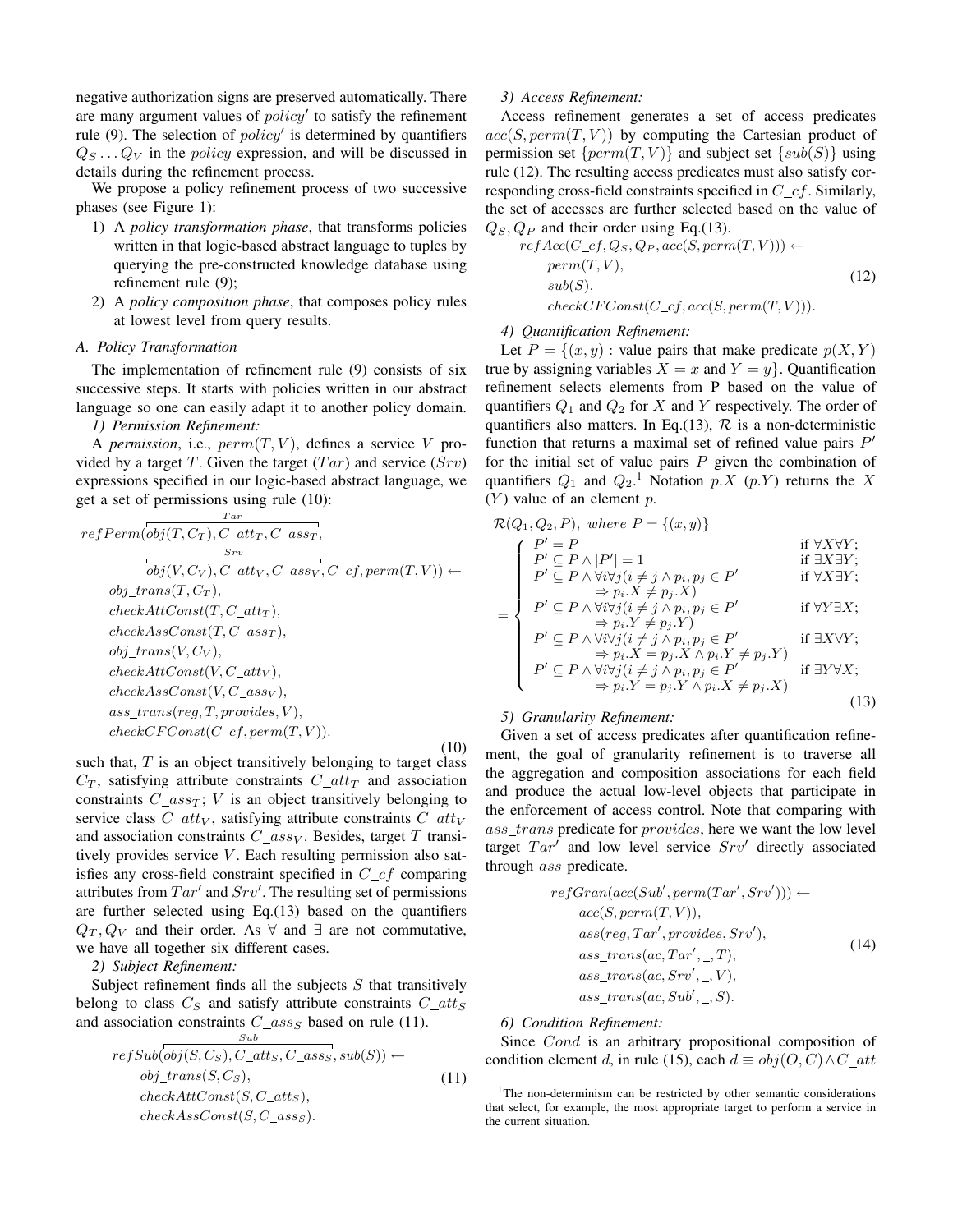is refined to a list of condition instances connected using disjunctions, that belong to condition class  $C$  and satisfy attribute constraints  $C_{\mathcal{A}}$  att. Logic connectives among condition elements are automatically preserved. Notice that cross-field constraints  $C_c f$  have already been refined in previous steps.

$$
Cond \equiv d \mid C_d \wedge C_d \mid C_d \vee C_d
$$
  
\n
$$
\Downarrow \text{refCond}
$$
  
\n
$$
Cond' \equiv \vee_i^{\geq 1}O_i \mid C_d' \wedge C_d' \mid C_d' \vee C_d'
$$
 (15)

## *7) Examples:*

Following our previous policy examples, we apply refinement rule (9) on policies (1) and (2) by querying the preconstructed knowledge database to produce the following results:

$$
policy \equiv \langle \forall Sub, \ \forall \langle \exists Tar, \ \forall Srv \rangle, \ Cond \rangle +
$$
  
\n
$$
\Downarrow ref
$$
 (16)  
\n
$$
policy' \equiv \langle scl, \ ls1, \ loc3, \ \emptyset \rangle +
$$
  
\n
$$
policy \equiv \langle \forall Sub, \ \forall \langle \forall Tar, \ \forall Srv \rangle, \ Cond \rangle -
$$
  
\n
$$
\Downarrow ref
$$
 (17)  
\n
$$
policy' \equiv \langle ls3, \ sc1, \ pic3, \ time1 \rangle -
$$

Rule (16) refines policy (1) into a low-level rule  $policy'$  saying that US still camera sc1 is allowed to access location service loc3 (high quality with encryption) provided by US location server  $ls1$ . There are many other  $policy'$  satisfying rule (16) but rule (13) ensures that each subject is allowed to access one location server, i.e.,  $\langle sc1, \; ls2, \; loc3, \; \emptyset \rangle +$  is not a valid refinement if  $\langle sc1, ls1, loc3, \emptyset \rangle +$  already exists. Similarly,  $policy'$  in rule (17) is one possible refinement of policy (2), saying that UK location server  $ls3$  is prohibited to access picture service pic3 (high quality) provided by US still camera sc1 at given time  $time1$  (9am – 5pm).

## *B. Policy Composition*

It is often the case that access control tuples generated from the *policy transformation* phase cannot be directly implemented because their syntax may not be understood by low-level devices. Thus the goal of *policy composition* is to generate low-level policies from those tuples. This step is highly language-dependent, because the final output is a set of low-level rules written in a policy language specification determined by the choice of underlying enforcement mechanism.

So far we have been focusing on network services in MANETs, therefore we choose the following two mechanisms for enforcement: 1) Access control lists (ACLs) that are maintained locally at each service provider; 2) ROFL scheme that implements packet filtering using routing mechanisms.

*1) ACLs:*

Local access control lists maintained at servers are composed from results of policy transformation using rule (18):

$$
policy' \equiv \langle Tar', Srv', Sub', Cond' \rangle \pm
$$
  
 
$$
\downarrow
$$
 ACL (18)

$$
acl(Tar') = \langle Sub', \pm Act', Cond' \rangle
$$
  
where *policy'* is a refined policy produced by transformation  
rule (9)  $acl(Tar')$  denotes an access control list on object

rule (9),  $acl(Tar')$  denotes an access control list on object  $Tar'$ . The operation field  $Act'$  is defined as a method provided

by the object class  $C$  of  $Tar'$ . This method may take zero or more attributes of  $Tar'$  as parameters, such that  $Act' =$ *C.method*( $Tar'.Att_1, ..., Tar'.Att_n$ ), where  $n \geq 0$  and  $obj(Tar', C)$ . The positive or negative authorization sign is placed in front of Act' to indicate whether certain operation is allowed to performed or not. Alternatively, only positive authorization rules are maintained in ACLs. Hence any operation that is not explicitly granted is prohibited. Finally, the condition field  $Cond'$  is required only if the implementation support complex ACLs with additional constraints.

As concrete examples, we generate ACLs for refined rules (16) and (17) respectively.

$$
policy' \equiv \langle sc1, ls1, loc3, \emptyset \rangle +
$$
  
\n
$$
\Downarrow
$$
 ACL (19)  
\n
$$
acl(ls1) \equiv \langle sc1, +getLoc(loc3, accuracy), \emptyset \rangle
$$
  
\n
$$
policy' \equiv \langle ls3, sc1, pic3, time1 \rangle -
$$
  
\n
$$
\Downarrow
$$
 ACL (20)  
\n
$$
acl(scl) \equiv \langle ls3, -getPic(pic3, resolution), time1 \rangle
$$

## *2) ROFL Scheme:*

Now we demonstrate the composition process for rules written as ROFL advertisements. ROFL is based on a simple notion: services — that is, port numbers — should be treated as part of the IP address in the routing system. (Full details are given in [20], [19].) If a certain service is not advertised to a particular network, no host on that network can reach it; the routing system will not deliver the packets. We thus use every router along the path as a firewall. There are many benefits to this scheme, especially in MANETs where battery power is limited. If unwanted packets are dropped very early, a lot of power can be saved by not transmitting those packets. A ROFL route advertisement looks like the following:

$$
R = \{d : s/m, S, L, M\}
$$

where d denotes the *target* host IP address, s specifies the *service* provided by that target, m is the destination prefix length (and m ≤ 48), S represents a set of authorized *subjects*, L is a list of traffic labels, with  $M \neq \infty$  indicating a positive authorization and  $M = \infty$  indicating a negative authorization. R is only disseminated to hosts in the *subject* set S. Upon receiving  $R$ , all the fields in  $R$  including traffic label  $L$  enter into a receiver's local routing table.

With ROFL, a host knows which ports are needed for which sources, and can emit proper route advertisements. Nor are routers turned into firewalls, except in effect; they simply listen to routing advertisements and forward packets as usual, albeit with longer addresses. No extra administration or state is needed, [20] presents calculations showing that the increase in table size is acceptable. Other potential issues are routing table computations ([20]) and increased routing traffic ([19]). We have shown that the increase in traffic for routing messages is more than outweighed by the savings by early drops of unwanted traffic.

Generation of ROFL advertisements from refined policy rule is defined in rule (21):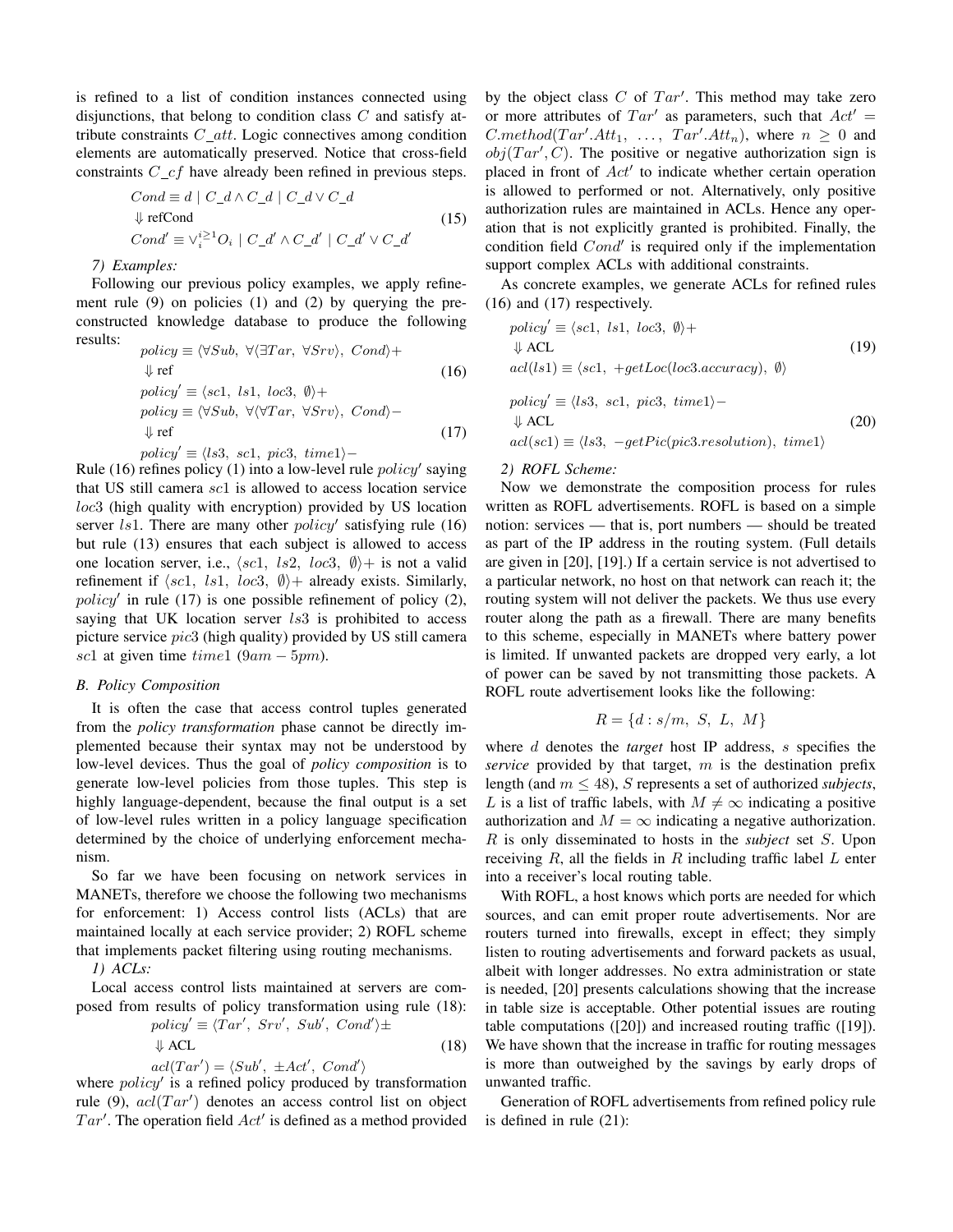$policy' \equiv \langle Tar', Srv', Sub', Cond' \rangle \pm$ ⇓ ROFL

 $R \equiv \{Tar'.ip : Srv'.port/48, Sub'.ip, \mathcal{L}(Cond'), M\}$ where  $M = \infty$  for negative authorization policy. Now let us discuss the mapping for each field in more details.

(21)

In rule (21), mapping from target or subject to its IP address is straightforward as IP is an attribute for  $Tar'$  or  $Sub'$ . However, it is often the case that a ROFL announcement  $R$ propagates to a set of permitted subjects. Thus it is more efficient to enclose the whole set of subjects in a single announcement to minimize overhead. Therefore, it is possible to implement it as a Bloom filter [8] on the set of source addresses or networks of a given prefix length. Bloom filters are a space-efficient data structure that can compress the representation of a set of members in a compact manner, albeit with some chance of false positives. Bloom filters are particularly useful in MANETs, where there is little topological structure and each allowed node may be identified by a flat address.

Mapping from service to port number is obtained by calling  $Srv'.port.$  Function  $F$  in section II computes port number from service attributes. The more attributes involved in  $F$ , the more effective a ROFL advertisement is as more unwanted traffic is filtered out. For instance, if port is determined by both  $qos$  and  $sec$ , an announcement R can filter more unwanted traffic if one of the attribute constraints unsatisfied.

Cond' is mapped to labels by calling function  $\mathcal{L}(Cond')$ :

$$
\mathcal{L}(Cond') = \mathcal{L}(\vee_{j=1}^{n} \wedge_{i=1}^{m} (\vee_{k=1}^{p} O_{i j_{k}}))
$$
  
= 
$$
\mathcal{L}(\wedge_{j'=1}^{n'} \vee_{i'=1}^{m'} O_{i' j'})
$$
  
= 
$$
\iota_{\wedge_{j'=1}}^{n'} (\mathcal{L}'_{i'=1} l_{i' j'})
$$

where it is firstly rewritten into a conjunctive normal form by applying distributive property of logical connectives; then each condition object  $O_{i'j'}$  is mapped into a label  $l_{i'j'}$ . Logical operator ∨ is automatically implied between consecutive labels, and operator  $\land$  is replaced by a special label  $l_{\land}$ .

Now we describe the encoding algorithm from a condition object  $O$  to a label  $l$ . Each  $l$  is a string of 8 consecutive bits, where the first 4 bits denote  $O.condType$  and the remaining represent O.condName. Together they uniquely identify a condition instance in the knowledge database. Condition type 0000 is reserved, and  $l_$  = 00000000. Thus our scheme supports 15 types of conditions (although Figure 2 shows only two types of conditions in this scenario) and 16 different values for each type. More bits can be added to represent more labels.

Optimization can be made in different ways. The goal is to minimize the length of label list  $L$  in a ROFL advertisement, and hence reduce processing time. Wildcard character ∗ represents a bit value of either  $0$  or 1. Thus  $2^n$  consecutive labels (logical connective  $\vee$  implied) different by n bits at fixed positions  $b_1, \ldots, b_n$  can be replaced by one label with wildcard  $*$ at those positions and the rest remain unchanged. For example, 00010010|00010000 (vertical bar | is for presentation purpose only) can be replaced by  $000100 * 0$ .

A more efficient encoding mechanism can also reduce the length of L. We propose an encoding tree (Figure  $5(a)$ ) to generate labels of the same type, i.e. those have the first 4 bits in common. Root node represents the entire value space for a



(a) Encoding tree for label value of *N* bits (b) Encoding scheme for *Location* label Fig. 5: Encoding scheme for label value

certain type of label;  $T_1$  denotes  $2^{n_1}$  sub-spaces identified by first  $n_1$  bits; similarly,  $T_2$  further divides each sub-space into  $2^{n_2}$  partitions using the next  $n_2$  bits, and so on until all N bits for label values are used. Thus, only one label is necessary to represent a node or a subtree. Figure 5(b) depicts a possible encoding scheme for *Location* labels with  $N = 4$ . The entire battle field is divided into 4 quads identified by the first 2 bits, and each quad is further split into four sub-quads using the remaining 2 bits. Due to the space limitation, we will not further discuss other optimization schemes for label encoding.

As a concrete example, we compose ROFL advertisements from the refinement results obtained previously.

$$
policy' \equiv \langle sc1, ls1, loc3, \emptyset \rangle +
$$
  
\n
$$
\Downarrow \text{ROFL}
$$
\n
$$
R \equiv \{10.0.0.1 : 443/48, 10.0.0.10, 00000000, M\}
$$
\n
$$
policy' \equiv \langle ls3, sc1, pic3, time1 \rangle -
$$
\n
$$
\Downarrow \text{ROFL}
$$
\n
$$
R \equiv \{10.0.0.10 : 80/48, 20.0.0.1, 00010001, \infty\}
$$
\n
$$
N, \text{ROFGU} \to \text{SPFGU}
$$
\n(23)

V. POLICY UPDATES

In this section, we focus on how our policy refinement process can cope with policy updates when the knowledge database changes. We will not discuss situations when new initial policies are introduced, as those new policies will go through the same refinement process as existing ones.

## *A. Correctness of Knowledge Database*

To generate consistent policies, knowledge database  $D$  must be conflict-free with the following requirements enforced:

- 1) The definition of class and associations among classes is self-contained, such that: if  $isa(C, C') \in \mathcal{D}$ , then  $class(C), class(C') \in \mathcal{D}$ ; if  $assType(X, C, A, C') \in$ D, then  $class(C)$ ,  $class(C') \in \mathcal{D}$ .
- 2) The definition of instances and associations among them is self-contained, such that: if  $obj(O, C) \in$  $D$ , then  $class(C) \in D$ ,  $att(O, Att_i, V_i) \in D$ , for all  $Att_i$  of  $class(C)$ ; if  $ass(X, O, A, O') \in$ D, then  $class(C)$ ,  $class(C')$ ,  $assType(X, C, A, C')$ ,  $obj(O, C), obj(O', C') \in \mathcal{D}.$
- 3) The definition of service instances cannot stay alone without their service providers: if  $obj(O, C) \in \mathcal{D}$  and  $class(C)$  is from the *service zone*, then  $obj(O', C') \in$  $D$  such that  $class(C')$  is from the *target zone*, and  $ass(reg, O', Ass, O) \in \mathcal{D}$ , where Ass is an association describing service provision.

Standard techniques [17], [15] for constraint verification and integrity checking on knowledge database can be applied there. We implement those techniques using logic programming.